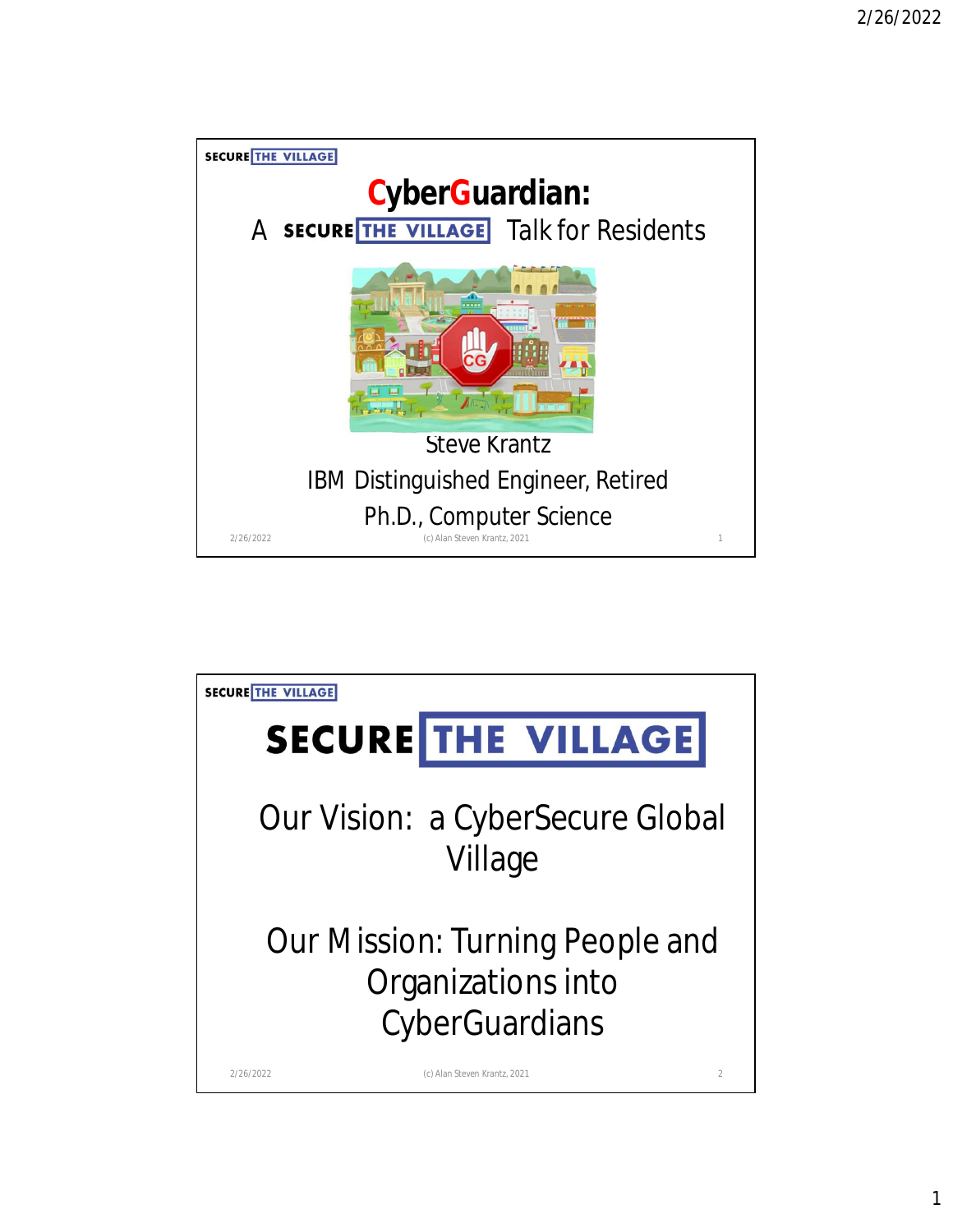

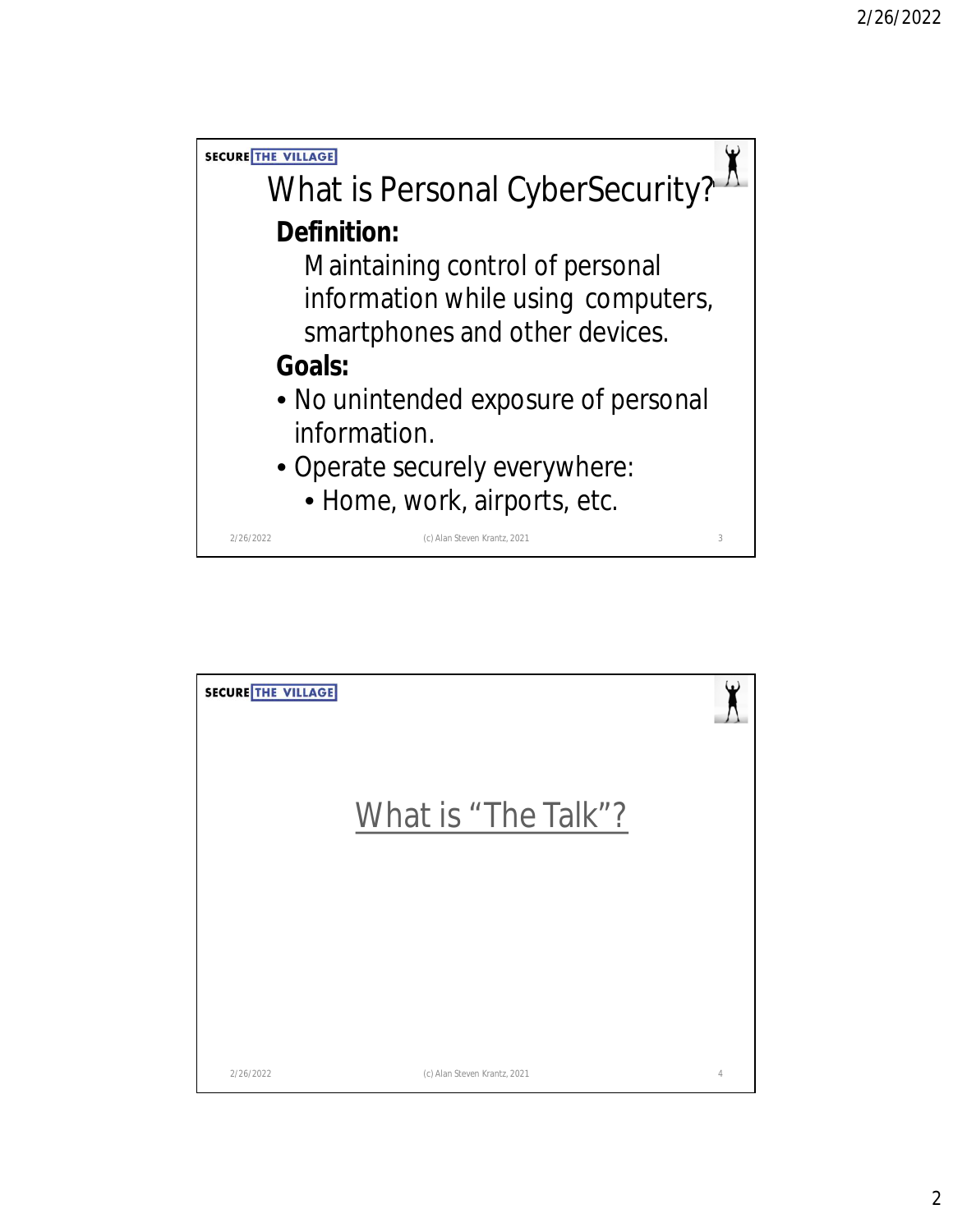

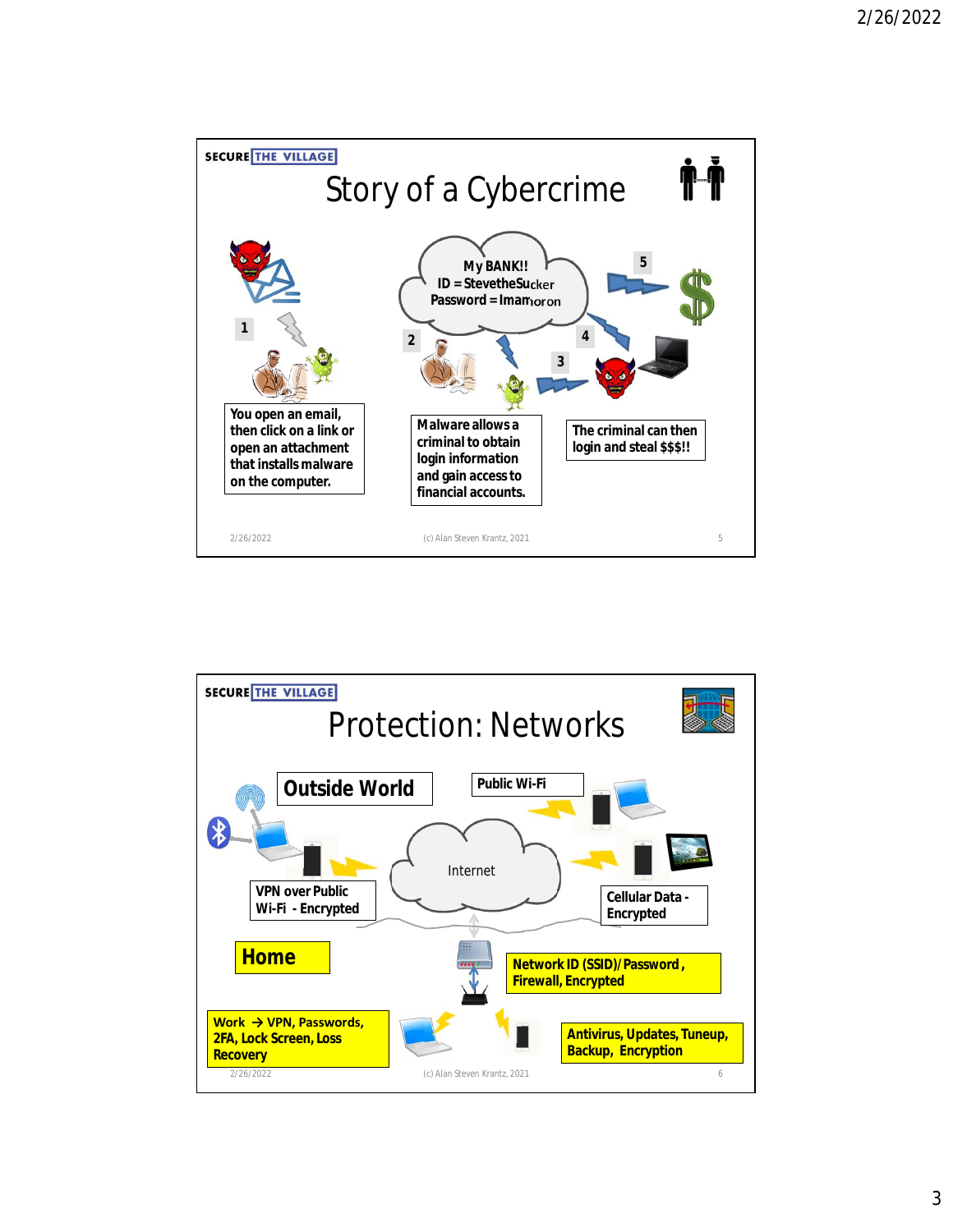

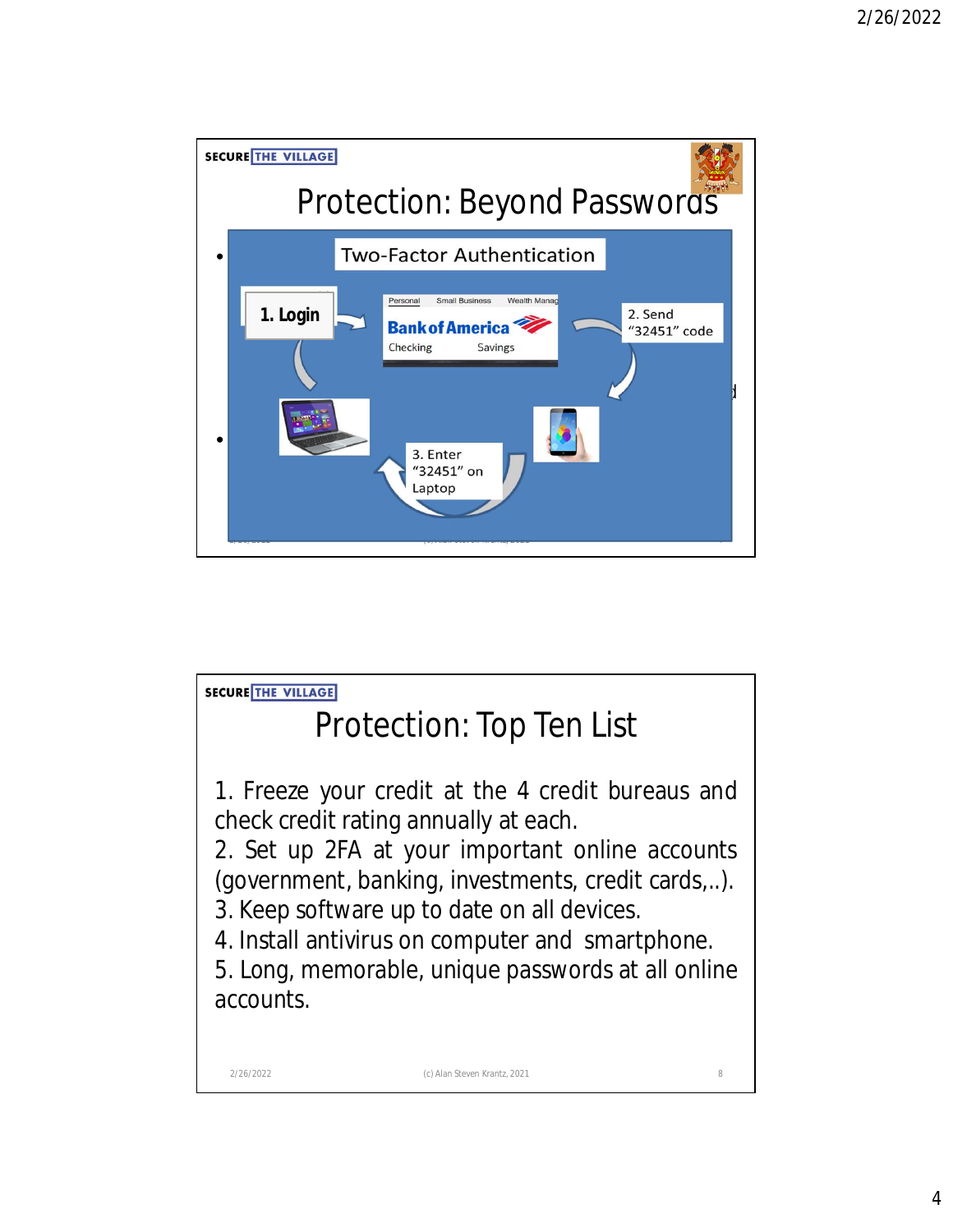**SECURE THE VILLAGE** 

## Protection: Top Ten List

6. In email, don't click on attachments of  $\mathbf{S}$ unless EXPECTED and SURE of source. 7. Set up your home router with SSID, memorable and strong pass encryption.



8. Maintain a remote, multiversion backup of computer files. myemail@gm.com

9. Create a smartphone lock screen with alternate phone number and email.

2/26/2022 (c) Alan Steven Krantz, 2021 9 10. Create *Kick the Bucket* letter for your heirs.

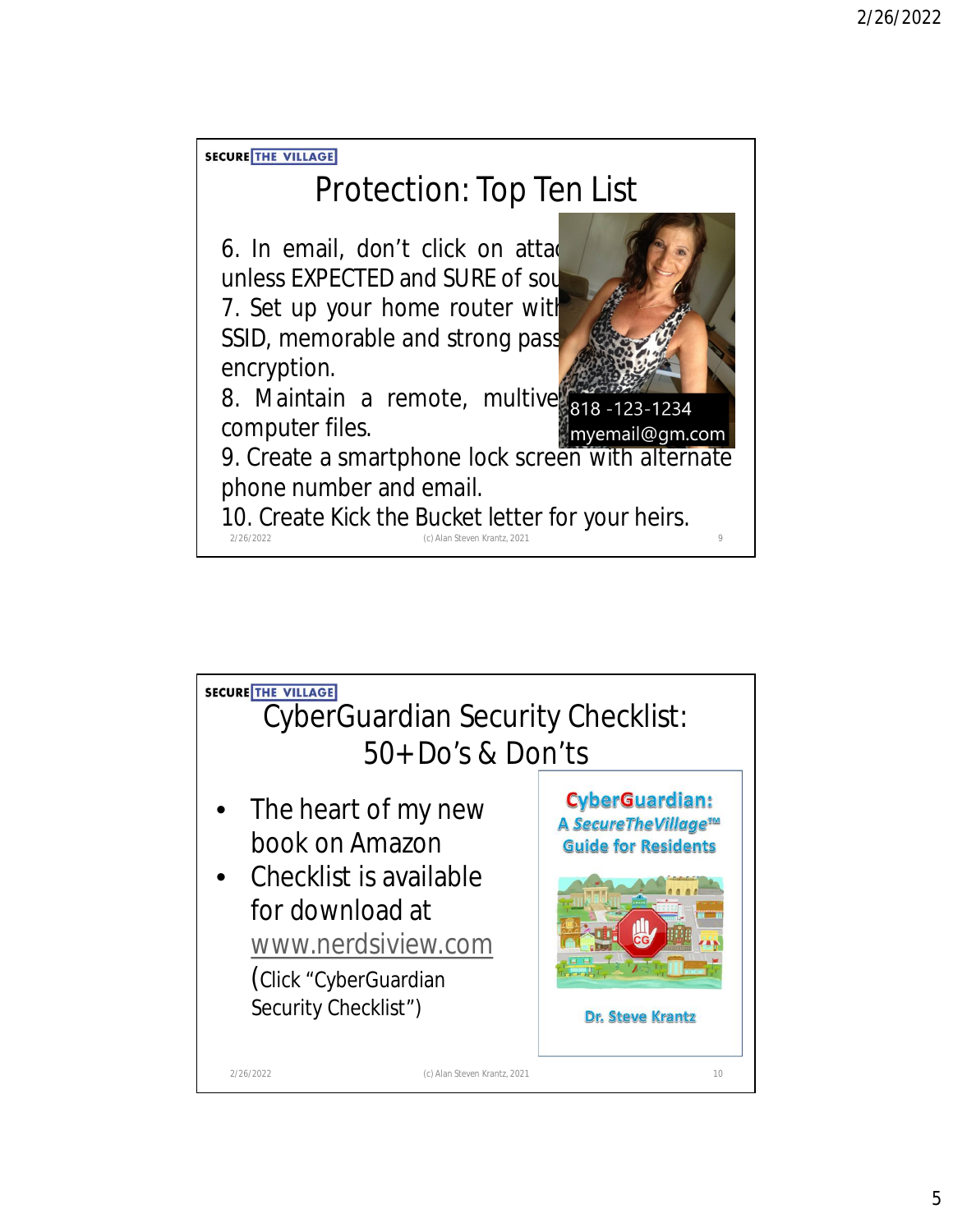

| <b>SECURE THE VILLAGE</b><br>Secure is a Relative Term<br>There is NO "Completely Secure"!! |                                       |                                     |                     |    |  |  |  |
|---------------------------------------------------------------------------------------------|---------------------------------------|-------------------------------------|---------------------|----|--|--|--|
| Area                                                                                        | <b>Most Secure</b>                    | <b>Mezzo Secure</b>                 | <b>Least Secure</b> |    |  |  |  |
| Website,<br>App Login                                                                       | Yubikey                               | 2FA                                 | <b>ID/password</b>  |    |  |  |  |
| <b>Network</b>                                                                              | <b>VPN</b>                            | Home Wi-Fi,<br><b>Cellular Data</b> | <b>Public Wi-Fi</b> |    |  |  |  |
| Password                                                                                    | Spot likes belly<br>rubs on his tummy | Xaztbe\$24!!                        | "password"          |    |  |  |  |
| 2/26/2022                                                                                   |                                       | (c) Alan Steven Krantz, 2021        |                     | 12 |  |  |  |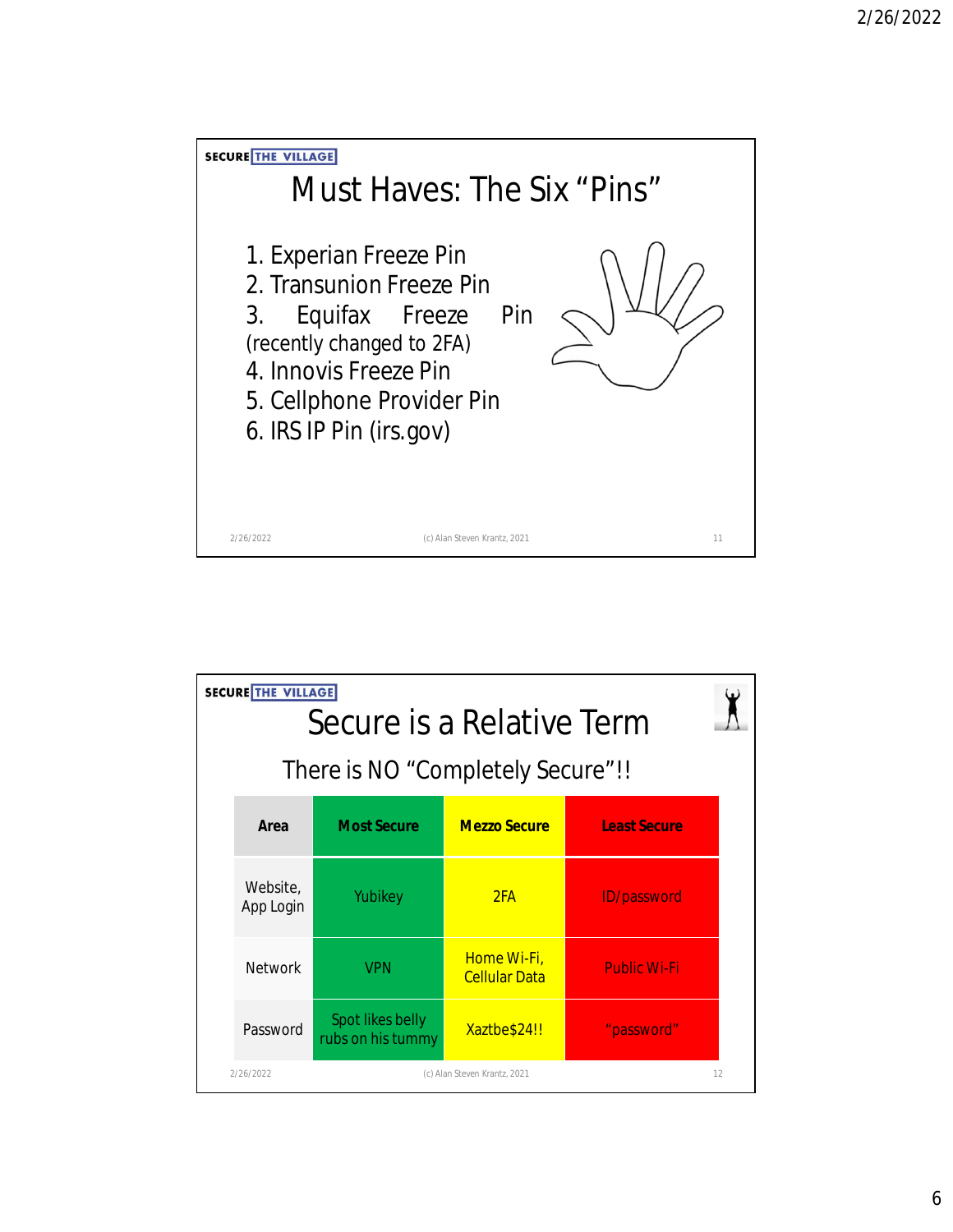| <b>SECURE THE VILLAGE</b>                                                                                                                       |                                                                    |                                                                                  | Achieve "Reasonable" Security?                                             |  |  |  |
|-------------------------------------------------------------------------------------------------------------------------------------------------|--------------------------------------------------------------------|----------------------------------------------------------------------------------|----------------------------------------------------------------------------|--|--|--|
|                                                                                                                                                 | <b>Average Risk</b>                                                | <b>Increasing Risk</b>                                                           | <b>Highest Risk</b>                                                        |  |  |  |
| Users:                                                                                                                                          | <b>Everybody</b>                                                   | <b>Heavy Users, Work</b><br>at Home                                              | <b>High Net Worth,</b><br><b>Famous, Business</b><br><b>Owners</b>         |  |  |  |
| <b>Security</b><br><b>Checklist:</b>                                                                                                            | Top 10 Complete,<br><b>Review Rest vs.</b><br>Pain (\$\$) & Effort | <b>Add VPN,</b><br><b>Complete Very</b><br><b>High/High vs. Pain</b><br>& Effort | <b>Add Yubikey,</b><br><b>Complete All vs. Pain &amp;</b><br><b>Effort</b> |  |  |  |
| <b>Review</b><br>Frequency:                                                                                                                     | <b>Annually</b>                                                    | <b>Quarterly</b>                                                                 | <b>Monthly</b>                                                             |  |  |  |
| 2/26/2022<br>Pain = $$ Loss + Reputation Loss + Other Loss$<br>Effort = Time/\$\$ to Implement Protection<br>(c) Alan Steven Krantz, 2021<br>13 |                                                                    |                                                                                  |                                                                            |  |  |  |

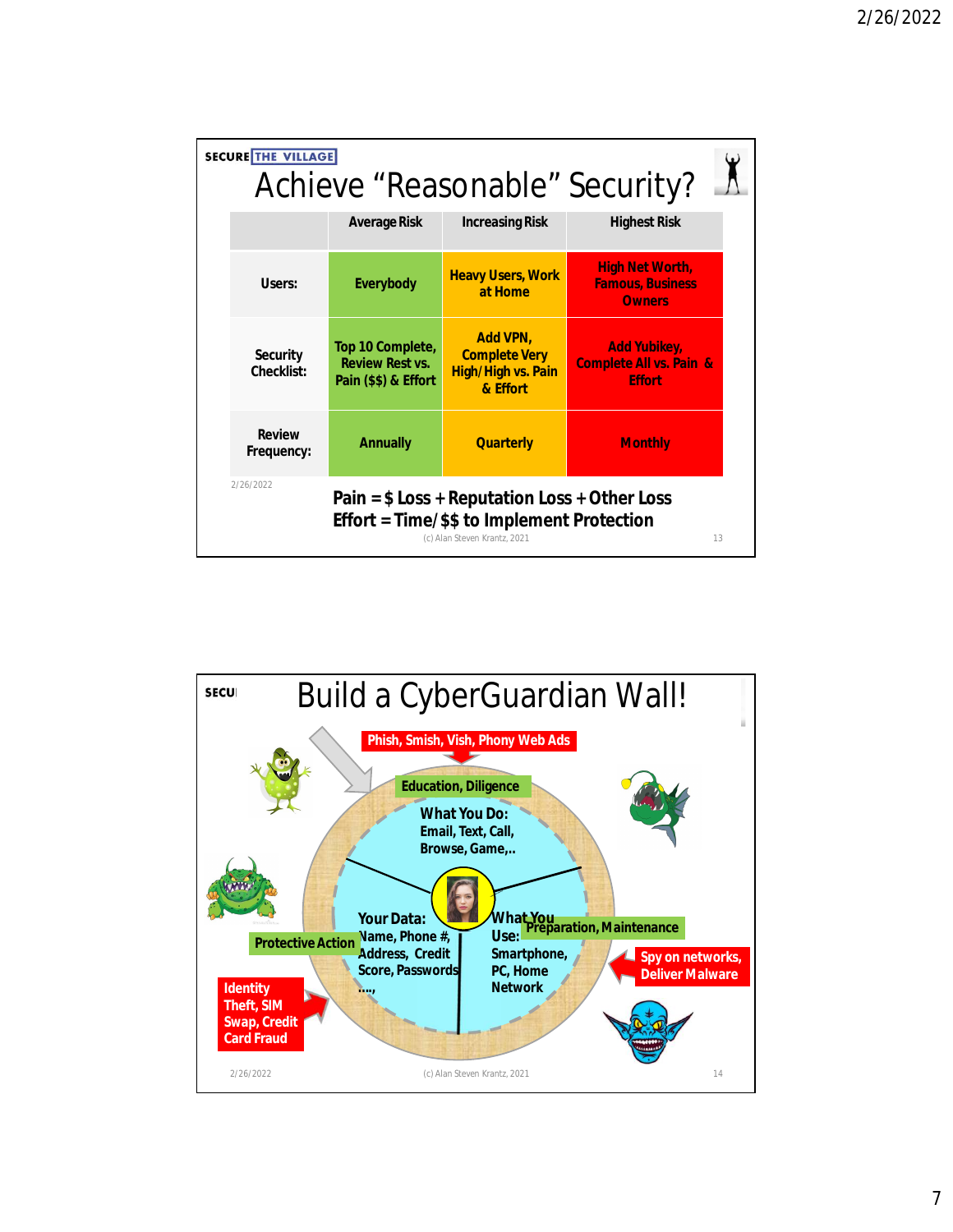

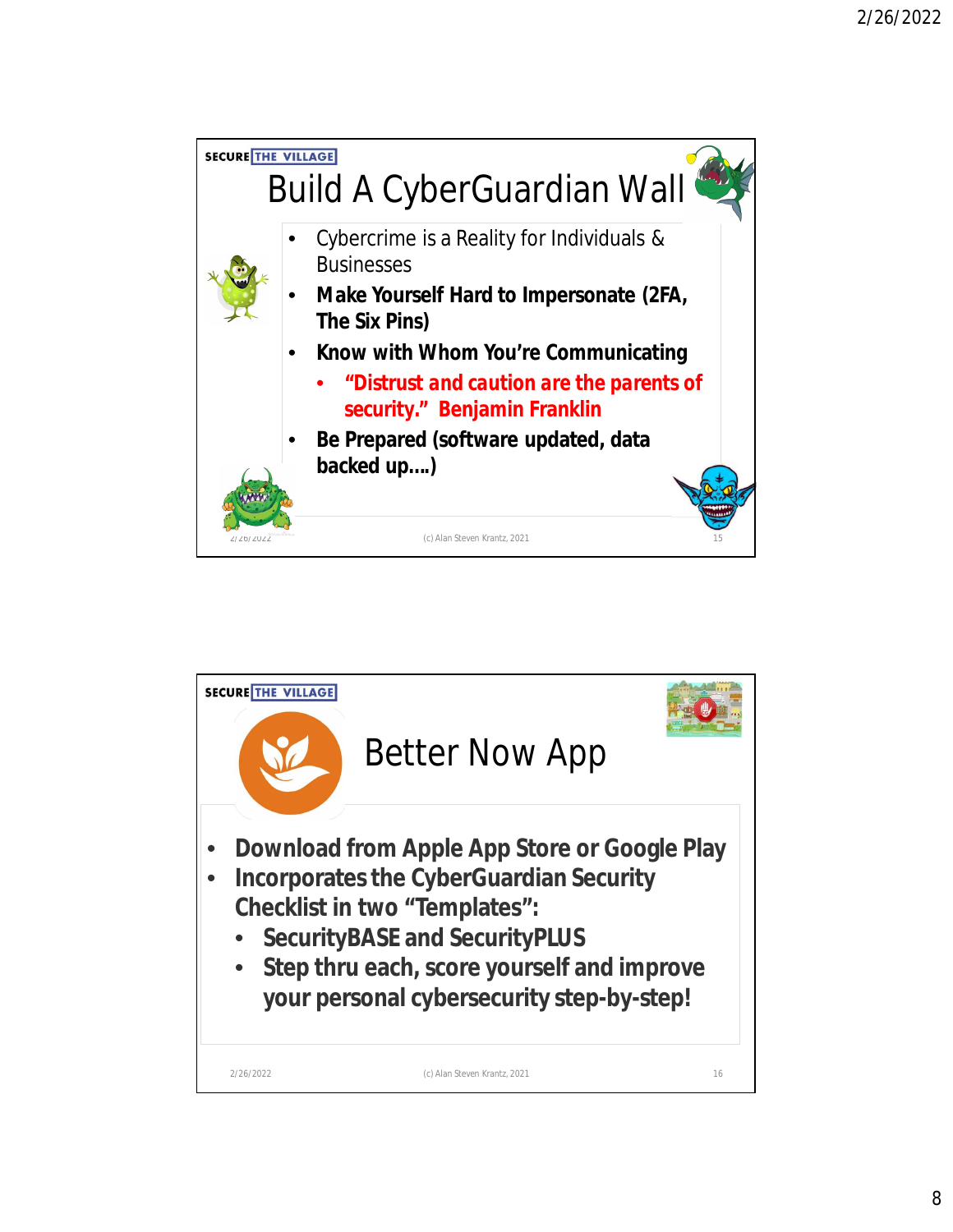